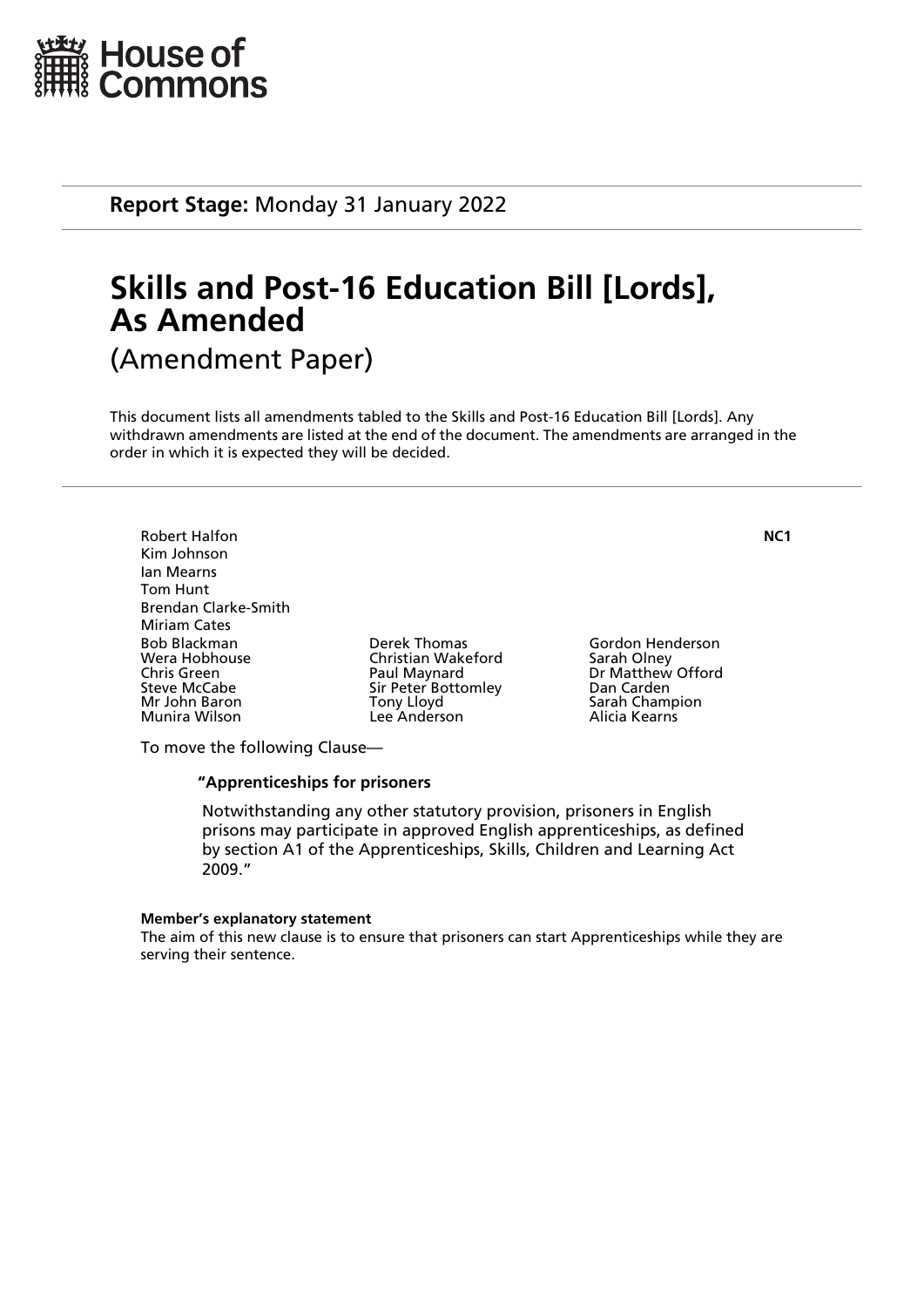| <b>Robert Halfon</b>                                                 |                                                                                 |                                             | NC <sub>2</sub> |
|----------------------------------------------------------------------|---------------------------------------------------------------------------------|---------------------------------------------|-----------------|
| Peter Aldous                                                         |                                                                                 |                                             |                 |
| Bob Blackman                                                         |                                                                                 |                                             |                 |
| Derek Thomas                                                         |                                                                                 |                                             |                 |
| Gordon Henderson                                                     |                                                                                 |                                             |                 |
| Wera Hobhouse                                                        |                                                                                 |                                             |                 |
| Christian Wakeford<br>Paul Maynard<br>Mr John Baron<br>Munira Wilson | <b>Miriam Cates</b><br>Sir Peter Bottomley<br><b>Tony Lloyd</b><br>Lee Anderson | Sarah Olney<br>Dan Carden<br>Sarah Champion |                 |
|                                                                      |                                                                                 |                                             |                 |

To move the following Clause—

#### **"Provision of opportunities for education and skills development**

- (1) Any person of any age has the right to free education on an approved course up to Level 3 supplied by an approved provider of further or technical education, if he or she has not already studied at that level.
- (2) Any approved provider must receive automatic in-year funding for any student covered by subsection (1), and supported by the Adult Education Budget, at a tariff rate set by the Secretary of State.
- (3) Any employer receiving apprenticeship funding must spend at least two thirds of that funding on people who begin apprenticeships at Levels 2 and 3 before the age of 25."

#### **Member's explanatory statement**

This new clause would provide for education and skills development up to a Level 3 qualification for any person of any age supplied by an approved provider if they have not already studied at that level.

| <b>Robert Halfon</b>                                                                |                                                                       |                                                                  | NC3 |
|-------------------------------------------------------------------------------------|-----------------------------------------------------------------------|------------------------------------------------------------------|-----|
| <b>Bob Blackman</b>                                                                 |                                                                       |                                                                  |     |
| Derek Thomas                                                                        |                                                                       |                                                                  |     |
| Gordon Henderson                                                                    |                                                                       |                                                                  |     |
| Wera Hobhouse                                                                       |                                                                       |                                                                  |     |
| Christian Wakeford                                                                  |                                                                       |                                                                  |     |
| Peter Aldous<br><b>Chris Green</b><br>Dan Carden<br>Sarah Champion<br>Alicia Kearns | <b>Miriam Cates</b><br>Paul Maynard<br>Mr John Baron<br>Munira Wilson | Sarah Olney<br>Sir Peter Bottomley<br>Tony Lloyd<br>Lee Anderson |     |

To move the following Clause—

## **"Amendments to section 42B of the Education Act 1997**

- (1) Section 42B of the Education Act 1997 is amended as follows.
- (2) After subsection (1) insert—
- "(1A) In complying with subsection (1), the proprietor must give a representative range of education and training providers (including, where reasonably practicable, a university technical college) access to registered pupils on at least three occasions during each of the first, second and third key phase of their education."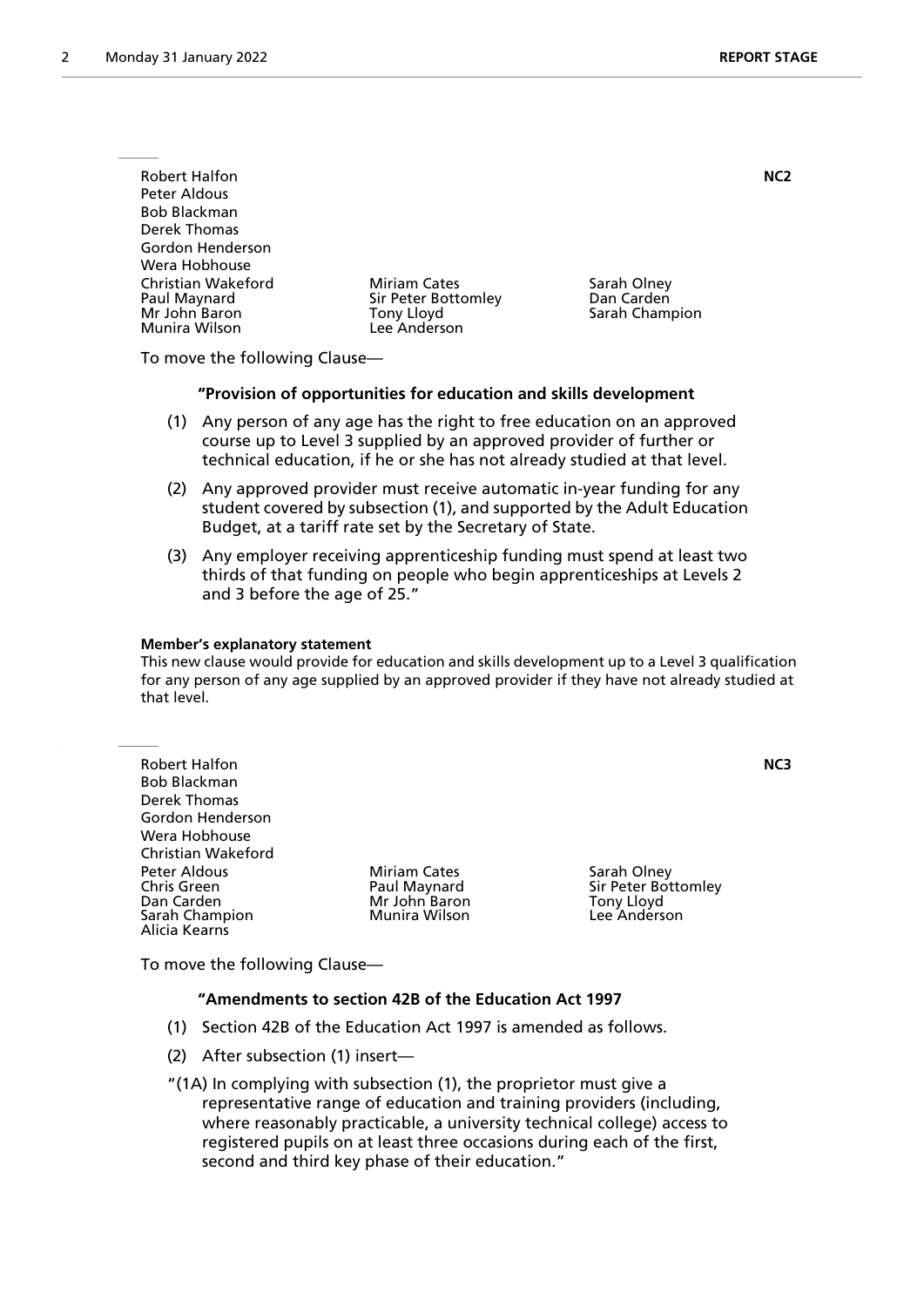(3) After subsection (2) insert—

"(2A) The proprietor of a school in England within subsection (2) must—

- (a) ensure that each registered pupil meets, during both the first and second key phase of their education, with a representative range of education and training providers to whom access is given, and
- (b) ask providers to whom access is given to provide information that includes the following—
	- (i) information about the provider and the approved technical education qualifications or apprenticeships that the provider offers,
	- (ii) information about the careers to which those technical education qualifications or apprenticeships might lead,
	- (iii) a description of what learning or training with the provider is like, and
	- (iv) responses to questions from the pupils about the provider or technical education qualifications and apprenticeships.
- (2B) Access given under subsection (1) must be for a reasonable period of time during the standard school day."
- (4) After subsection (5)(a), insert—
	- "(aa) a requirement to provide access to a representative range of education and training providers to include where practicable a university technical college;"
- (5) In subsection (5)(c), after "access" insert "and the times at which the access is to be given;"
- (6) After subsection (5)(c), insert
	- an explanation of how the proprietor proposes to comply with the obligations imposed under subsection (2A)."
- (7) After subsection (9), insert—

"(9A) For the purposes of this section—

- (a) the first key phase of a pupil's education is the period—
	- (i) beginning at the same time as the school year in which the majority of pupils in the pupil's class attain the age of 13, and
	- (ii) ending with 28 February in the following school year;
- (b) the second key phase of a pupil's education is the period—
	- (i) beginning at the same time as the school year in which the majority of pupils in the pupil's class attain the age of 15, and
	- (ii) ending with 28 February in the following school year;
- (c) the third key phase of a pupil's education is the period
	- beginning at the same time as the school year in which the majority of pupils in the pupil's class attain the age of 17, and
	- (ii) ending with 28 February in the following school year.""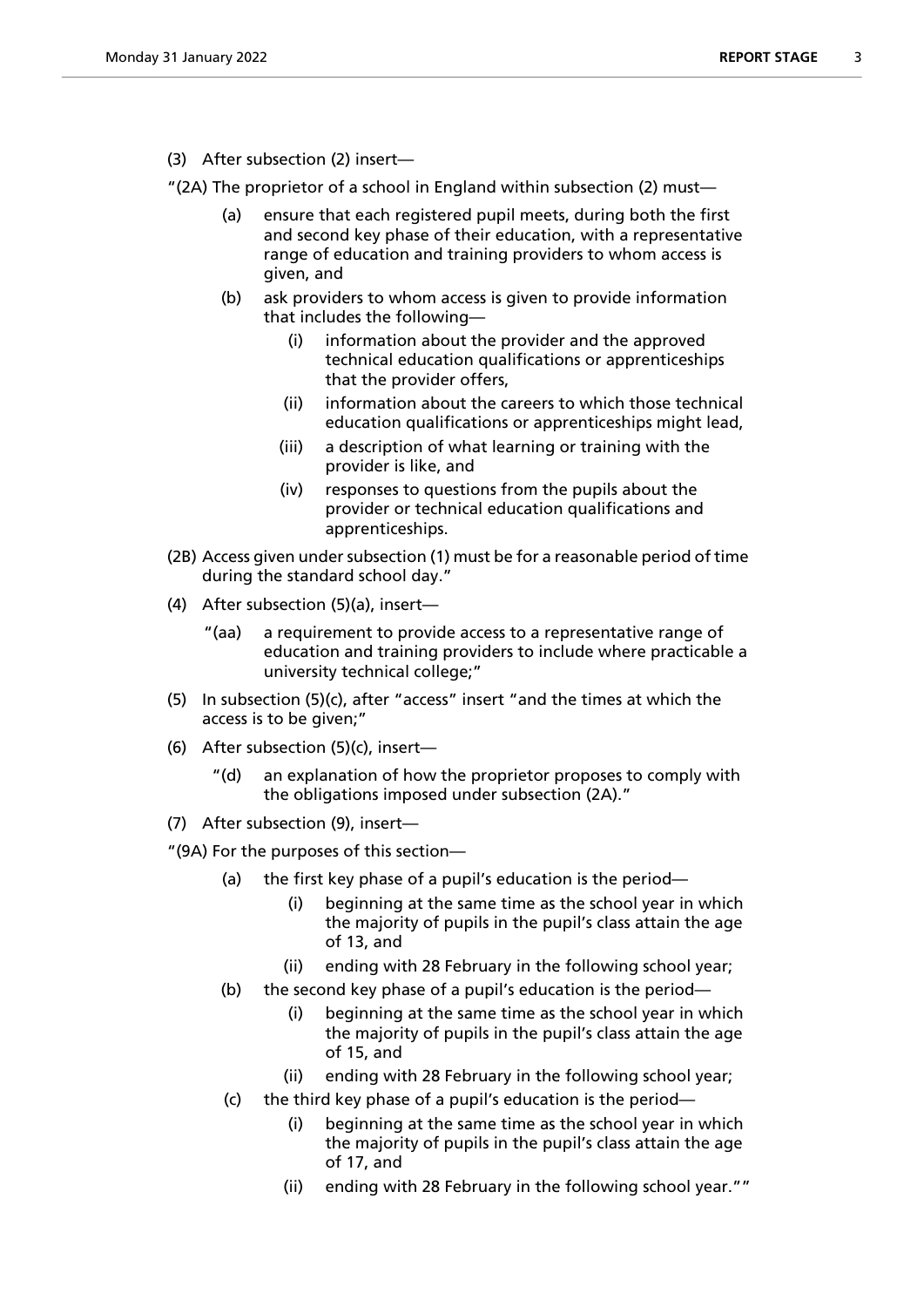#### **Member's explanatory statement**

This new clause is intended to replace Clause 14. This clause will ensure that section 2 of the Technical and Further Education Act 2017, commonly known as the Baker Clause, is legally enforceable.

Chris Skidmore **NC4**

To move the following Clause—

#### **"Green Skills Strategy**

 The Secretary of State must, before the end of the period of 12 months beginning with the day on which this Act is passed, publish a Green Skills Strategy, setting out a plan to support people to attain the skills, capabilities or expertise through higher education, further education or technical education that directly contribute to, or indirectly support, the following—

- (a) compliance with the duty imposed by section 1 of the Climate Change Act 2008 (United Kingdom net zero emissions target),
- (b) adaptation to climate change, or
- (c) meeting other environmental goals (such as restoration or enhancement of the natural environment)."

#### **Member's explanatory statement**

This new clause would require the Secretary of State to publish a national green skills strategy which would set out a plan to support people to attain skills which will directly contribute to or indirectly support climate change and environmental goals.

Peter Aldous **NC5** Chris Skidmore

To move the following Clause—

#### **"Universal Credit conditionality review**

 The Secretary of State must review universal credit conditionality with a view to ensuring that adult learners who are—

- (a) unemployed, and
- (b) in receipt of universal credit

remain entitled to universal credit if they enrol on an approved course for a qualification which is deemed to support them to secure sustainable employment."

#### **Member's explanatory statement**

This new clause is intended to ensure greater flexibility for potential students in receipt of universal credit to take up appropriate training that will better equip them for employment.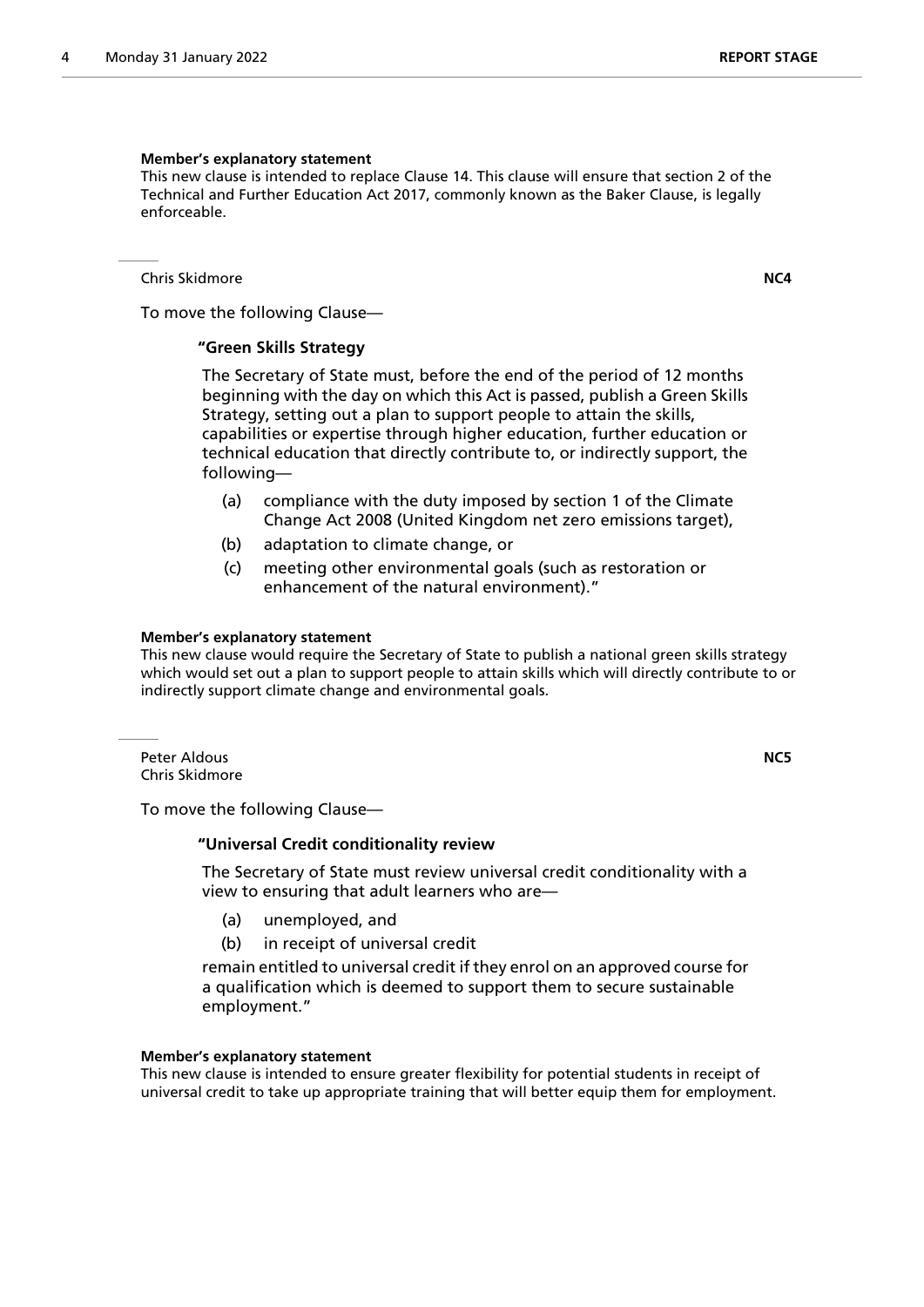To move the following Clause—

#### **"Skills levels in England and Wales: review**

- (1) Within one year of the passing of this Act, and each year thereafter, the Secretary of State must prepare and publish a report on overall levels of skills in England and Wales and their economic impact, including regional and demographic breakdowns.
- (2) The report under subsection (1) must in particular examine—
	- (a) cohort sizes and compositions of all qualifications from entry level to level 8,
	- (b) cohort skill achievement rates, in terms of result breakdowns,
	- (c) cohort placement success rates, in terms of numbers in further qualifications or new employment within 12 months after achieving each qualification,
	- (d) job retention and labour market turnover,
	- (e) labour productivity, and
	- (f) job satisfaction and fulfilment.
- (3) The report under subsection (1) must be laid before both Houses of Parliament."

#### **Member's explanatory statement**

This new clause would require the Secretary of State to publish an annual report on overall skills levels and economic output across England and Wales.

Chris Skidmore **NC7**

To move the following Clause—

#### **"Lifetime skills guarantee**

- (1) All persons have the right to study a fully-funded approved course for a qualification up to level 3 supplied by an approved provider of further, higher, or technical education if they—
	- (a) do not currently hold a level 3 qualification, or
	- (b) currently hold a level 3 qualification and would benefit from retraining.
- (2) The Secretary of State must prepare and publish a list of approved courses for the purposes of subsection (1).
- (3) The Secretary of State must consult on the list of approved courses to ensure that they are compatible with national levelling up and skills strategies.
- (4) The Secretary of State must review the list of approved courses at least every six months with a view to ensuring that they reflect the skills needed as the economy changes."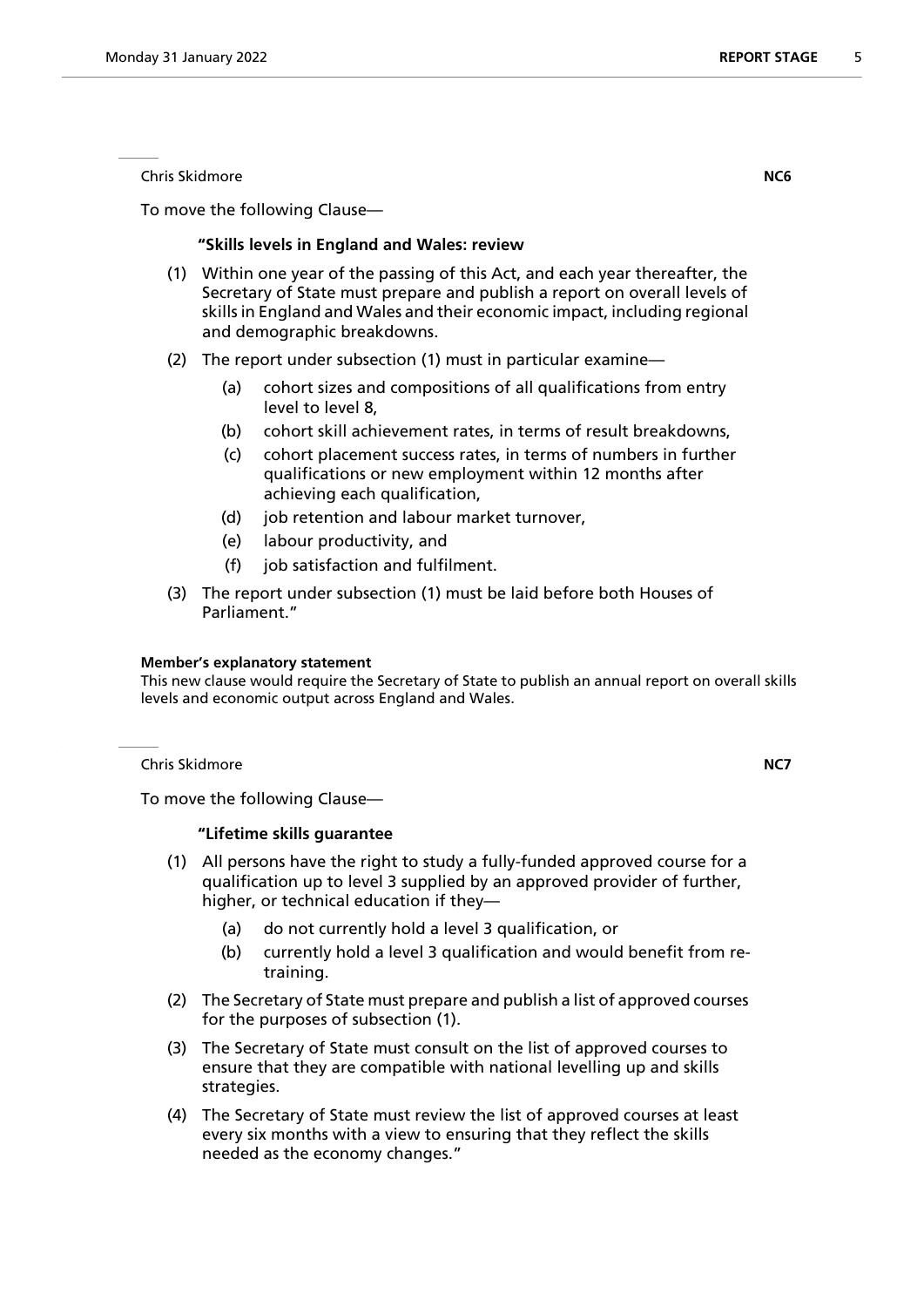#### **Member's explanatory statement**

This new clause places the Government lifetime skills guarantee on a statutory footing, ensuring that those without an A-level or equivalent qualification, or who hold such qualification but would benefit from reskilling, are able to study a fully funded approved course.

Chris Skidmore **NC8**

To move the following Clause—

## **"National Strategy for Integrated Education**

- (1) The Secretary of State must, before the end of the period of 12 months beginning with the day on which this Act is passed, publish a National Strategy for Integrated Education.
- (2) A strategy under this section must—
	- (a) support the creation or development of courses offering integrated academic and vocational content, or a range of academic and vocational modules which can be combined into hybrid qualifications, at levels 4 to 8;
	- (b) support the creation or development of institutions offering courses under paragraph (a);
	- (c) set out a role for training programme providers in designing courses under paragraph (a).
- (3) The Secretary of State must consult the Institute for Apprenticeships and Technical Education, Ofqual, and Quality Assurance Agency on any strategy to be published under this section.
- (4) The Secretary of State must make regulations within 24 months of the passing of this Act to provide for such elements of the strategy as require enactment through statutory provisions."

Chris Skidmore **NC9**

To move the following Clause—

# **"Integrated compatibility of modules and accreditation**

- (1) The Secretary of State must publish a National Accreditation Framework for Modular Learning. A framework must include guidance on—
	- (a) the unbundling of modular components of courses and qualifications;
	- (b) the stacking of modular components of courses and qualifications; and
	- (c) the transfer of modular components between institutions,

for the purposes of ensuring—

- (i) transparency;
- (ii) mutual recognition of qualifications across academic, vocational and integrated further and higher education institutions; and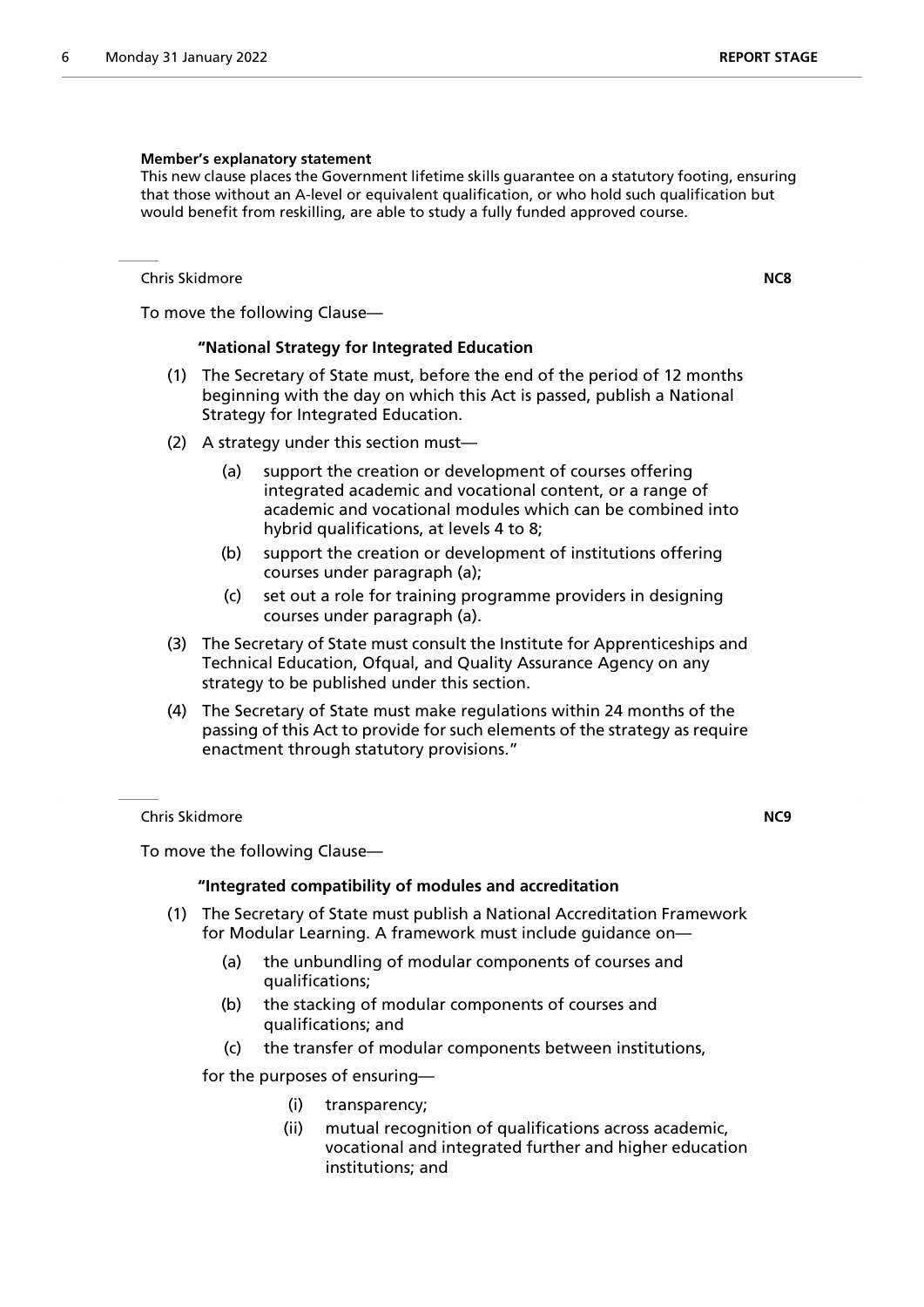- (iii) clarity on the options available to learners for unbundling or stacking modules into an overall qualification which meets the needs of their own professional development, and skills gaps within the national labour-market.
- (2) The Institute for Apprenticeships and Technical Education, Ofqual, and Quality Assurance Agency must assist in the preparation of any framework under this section.
- (3) A framework under this section must set out a role for the Institute, Ofqual and the Quality Assurance Agency in ensuring the effective operation of the framework."

Chris Skidmore **NC10**

To move the following Clause—

# **"Role of employers in employee reskilling**

- (1) The Secretary of State may make regulations for the purpose of ensuring that employers provide—
	- (a) a minimum number of hours per year for in-work training and skills development for employees; and
	- (b) a minimum number of hours of retraining support for courses chosen at the discretion of former employees who have been made redundant, as part of an employer's redundancy package.
- (2) The minimum numbers of hours under section (1)(a) and (b) are to be set by the Secretary of State.
- (3) In this section, "employer" has the same meaning as in section 4.
- (4) The Secretary of State may, by regulation, establish a skills tax credit, for the purpose of—
	- (a) making allowance for funding the provision of time and training under subsection (1); and
	- (b) incentivising and rewarding employers for investing the skills development of their employees."

Peter Aldous **2**

Clause 1, page 2, line 36, after "authority" insert "and further education providers in the specified area"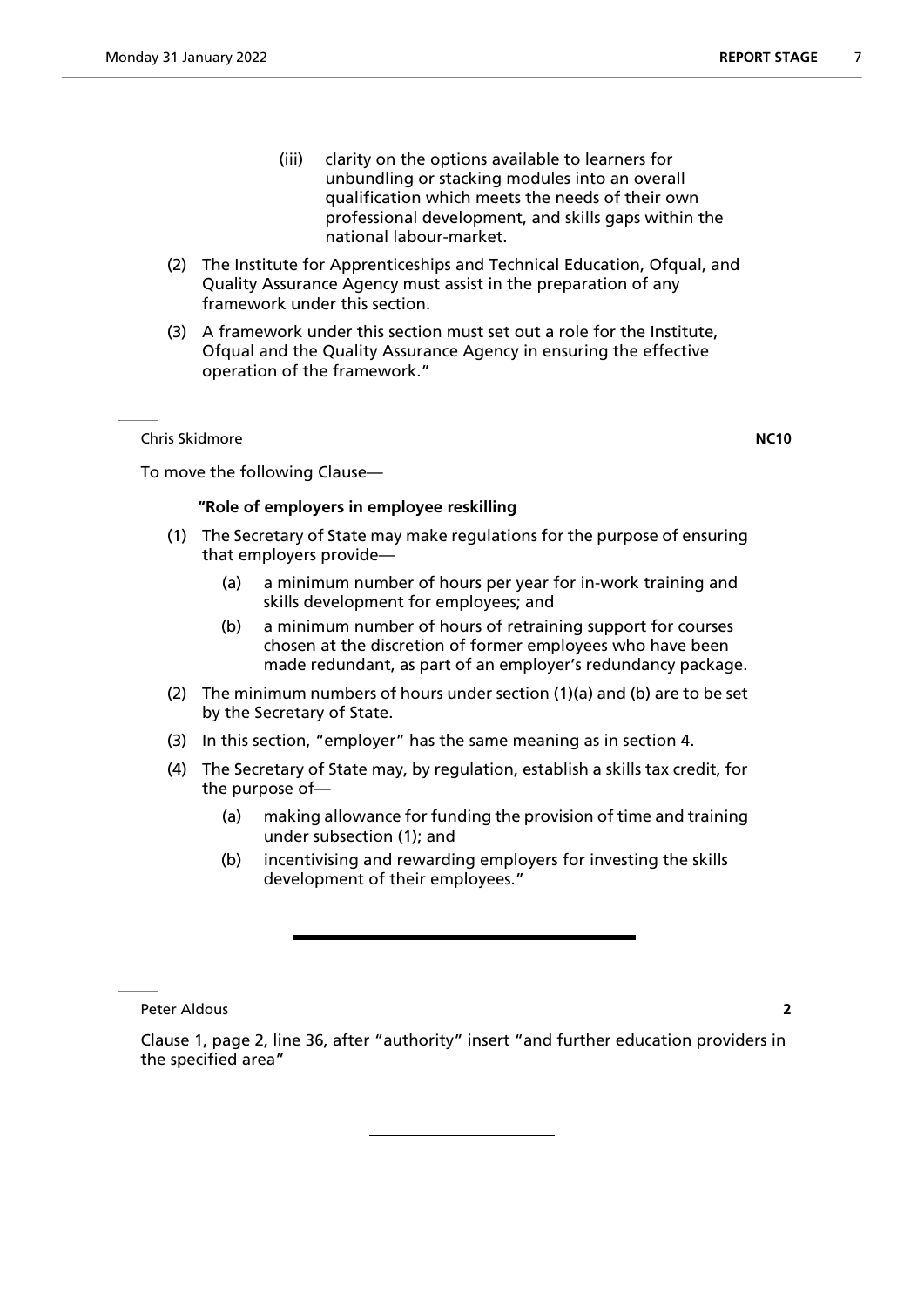Chris Skidmore **4**

Clause 2, page 3, line 20, after "employers", insert "and any relevant community, education, arts, faith and third sector organisations"

Chris Skidmore **5**

Clause 2, page 3, line 41, at end insert—

"(6) The functions of the Secretary of State under this section may also be exercised by a relevant mayoral combined authority in England, where the designation relates to an area within their administrative jurisdiction, provided that education and skills are within the relevant authority's devolved competence."

Chris Skidmore **6**

Clause 3, page 4, line 18, at end insert—

"(5) The functions of the Secretary of State under this section may also be exercised by a relevant mayoral combined authority in England, where the designation relates to an area within their administrative jurisdiction, provided that education and skills are within the relevant authority's devolved competence."

Robert Halfon **1**

Page 17, line 28, leave out Clause 14

**Member's explanatory statement** This amendment is consequential on NC3.

Chris Skidmore **8**

Clause 14, page 17, line 28, at end insert—

"(A1)Section 42A of the Education Act 1997 (Provision of careers guidance in schools in England) is amended as follows—

After subsection (4)(c), insert—

"(d) is provided by a person who is registered with the Career Development Institute, and who holds a level 4 qualification.""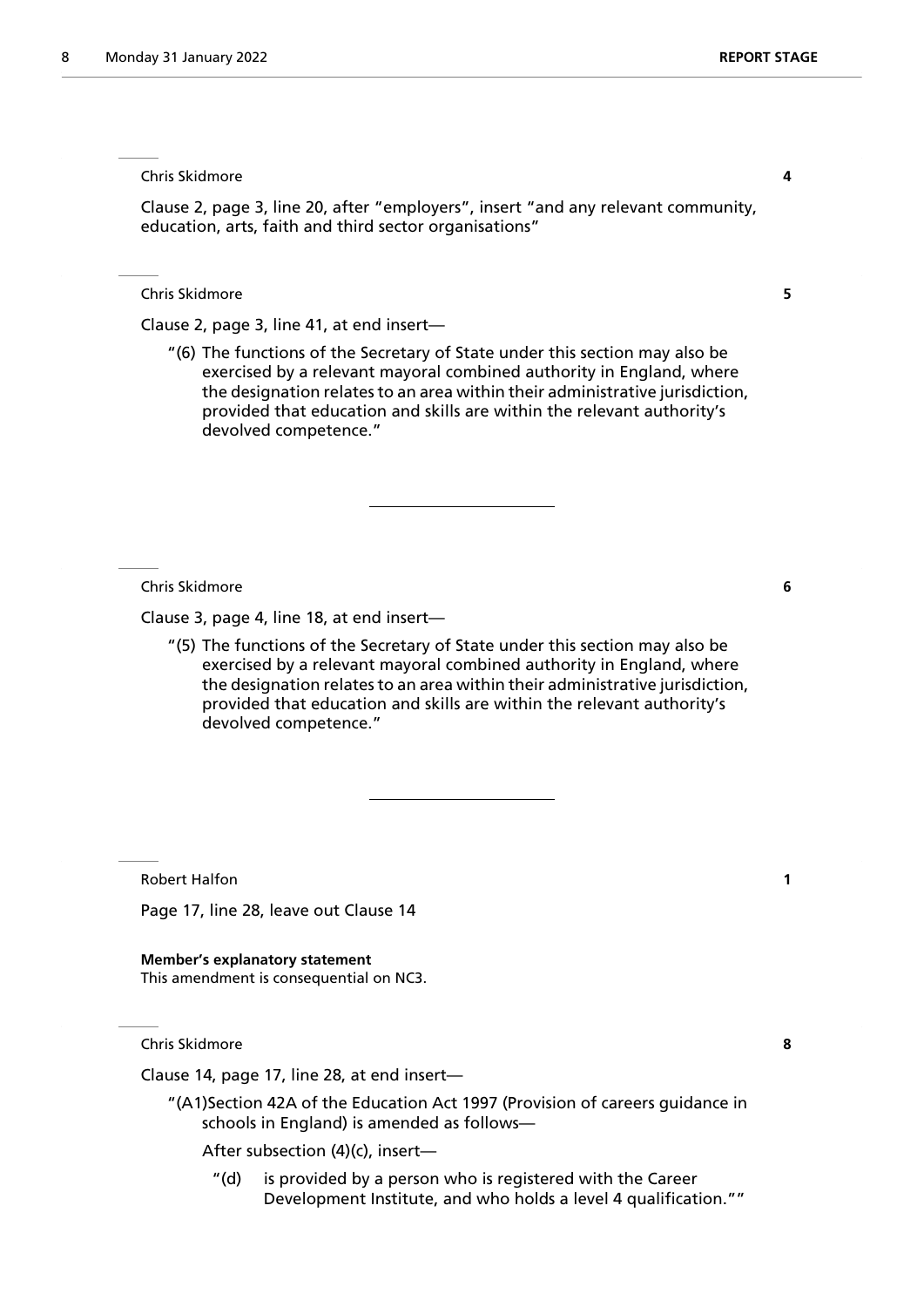Chris Skidmore **7**

Clause 14, page 19, line 1, at end insert—

"(9B) Local Authorities shall have oversight of the provisions in subsection (2A) and subsection (5), for the purposes of ensuring the provision of careers advice is consistent and high quality."

Chris Skidmore **3**

Clause 15, page 20, line 29, at end insert—

- "(3) After section 22(2)(c) of the Teaching and Higher Education Act 1998 insert—
	- "(ca) for the establishment of a system of means-tested financial grants, for the purpose of ensuring that financial hardship is not a dissuading factor in the take-up of higher education or further education modules or courses.""

# Order of the House

# **[15 November 2021]**

That the following provisions shall apply to the Skills and Post-16 Education Bill [Lords]:

#### **Committal**

1. The Bill shall be committed to a Public Bill Committee.

## **Proceedings in Public Bill Committee**

- 2. Proceedings in the Public Bill Committee shall (so far as not previously concluded) be brought to a conclusion on Tuesday 7 December 2021.
- 3. The Public Bill Committee shall have leave to sit twice on the first day on which it meets.

#### **Proceedings on Consideration and Third Reading**

- 4. Proceedings on Consideration shall (so far as not previously concluded) be brought to a conclusion one hour before the moment of interruption on the day on which those proceedings are commenced.
- 5. Proceedings on Third Reading shall (so far as not previously concluded) be brought to a conclusion at the moment of interruption on that day.
- 6. Standing Order No. 83B (Programming committees) shall not apply to proceedings on Consideration and Third Reading.